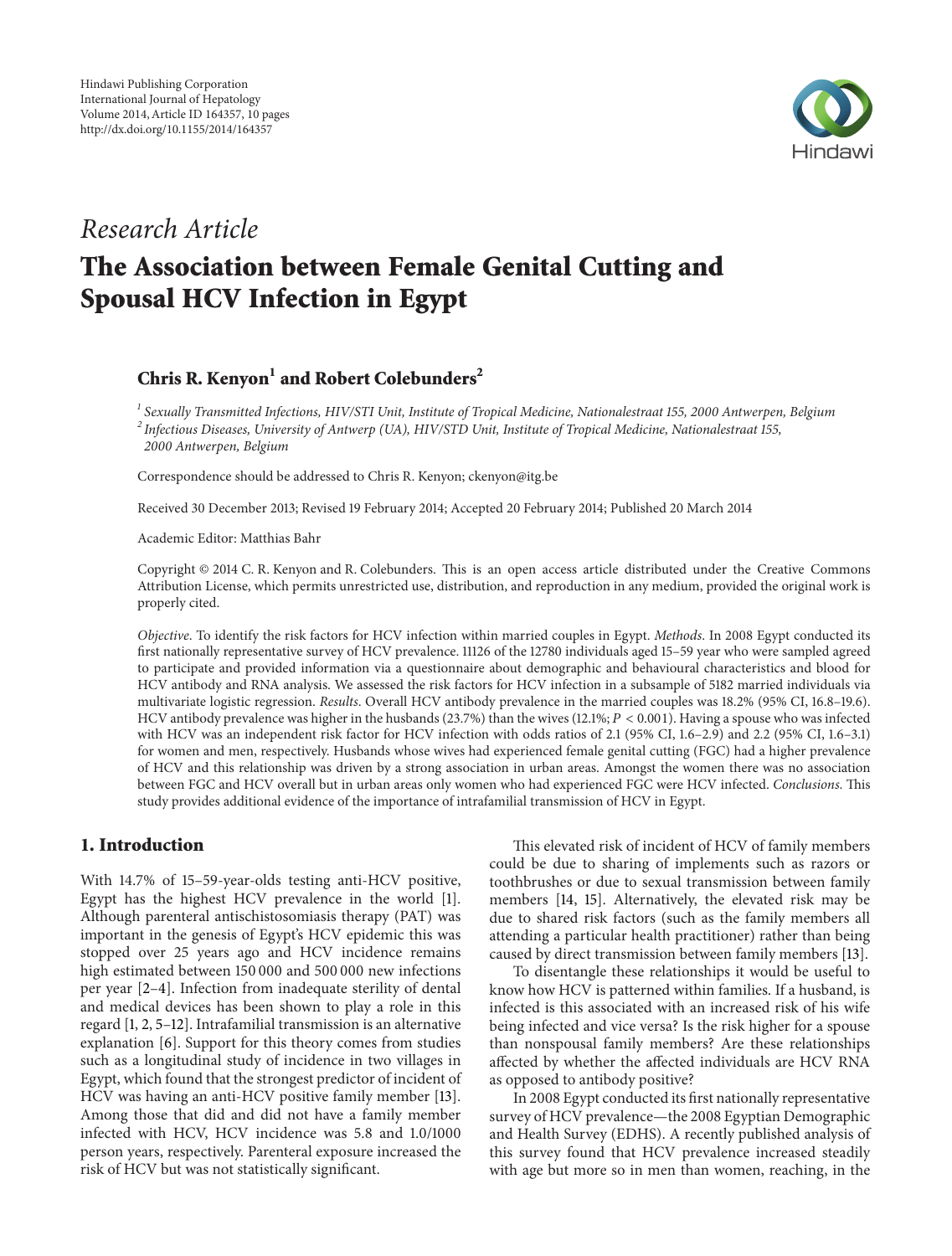



FIGURE 1: The structure of the Egyptian DHS 2008 and the derivation of the married couples subsample. 16527 ever-married women aged 15–49 were sampled in the key population indicators (KPI) survey. In a subsample of households surveyed in the KPI, 6702 women and 6078 men aged 15–49 were sampled in the special health topics (SHT) component. 2591 wives (aged 15–49) and their 2591 husbands (aged 15–59) could be linked to generate the married couples subsample.

50–59-year-age group, 46.3% in men and 30.8% in women [1]. HCV was also more prevalent in rural than urban areas and on multivariate analysis it was found to be associated with male sex, age, poverty, past history of PAT, and blood transfusion. In urban regions, those with a lack of education and females with genital cutting were more likely to be HCV infected.

This analysis did not however examine the extent to which HCV infection covaried within couples and families. The EDHS is the first HCV survey in the world that is both nationally representative and done in a way which enables researchers to link the HCV status of husbands and wives. In this paper we assess the correlates of HCV infection in 2591 married couples from the EDHS.

#### **2. Materials and Methods**

The EDHS entailed a three-stage probability sample that provided a nationally representative sample of 16527 evermarried women aged 15–49 who were interviewed about a range of key population indicators (KPI). In addition, in a subsample of 4953 households, 6702 women and 6078 men aged 15–59 were sampled for a special health topics (SHT) component (see Figure 1). The overall response rate for this latter section was 96.2% and 87.6% for the men and women, respectively. 11126 (87.1%) of these agreed to provide blood for HCV testing. This SHT component was selected so as to provide a sample which was representative for Egypt and the six major areas that the EDHS was stratified by: Urban and Frontier governorates and Upper and Lower Egypt (each of the latter two was divided into rural and urban areas). In order to link husbands and wives, we made use of the fact that 3877 women completed both questionnaires. These were the women who had ever been married, were 14–49 years old,

and completed the KPI questionnaire. If the respondent was currently married, then the KPI questionnaire specified the husband's line number within their house. This provides a unique identifier for each husband. Via this mechanism, we established that, in the case of 2591 individuals, the husband of a respondent also completed the SHT component of the EDHS. In this paper we study the relationships between HCV and various risk factors in these 2591 husband-wife pairs. Apart from the 5182 individuals in this married subgroup, further 2338 persons aged 15–59 years, living in the same houses as the married couples, were included in the SHT survey. Although the outcome variable used in this study is the presence of anti-HCV antibodies in the 5182 members of the married subgroup, the relationship between the HCV serostatus of the married couples and that of the other household members is also of relevance. We therefore included the HCV antibody and RNA status of these 2338 individuals as exposure variables in our analyses. We also calculated the HCV prevalence for each of Egypt's 26 governorates. These were used as a measure of local or community HCV prevalence.

Unless otherwise stated the terms "HCV prevalence" and "infection" refer to HCV antibody prevalence. The HCV antibody prevalence rates were calculated for a range of potential risk factors available in the special health topics questionnaire. Because of the strong association between age and HCV prevalence all the odds ratios and  $P$  values given are age-adjusted. Logistic regression was used to explore the strength of the association of each variable with HCV infection in the 5192 individuals in the married couples cohort.

Tests for interaction between variables were conducted. These tests revealed that the effect of several of the variables varied according to urban/rural location and men/women. As a result, separate models were constructed for men and women as well as urban and rural areas. All the urban women who had not undergone female genital cutting were HCV negative. To avoid the collinearity that this created in the analyses, for the analysis limited to urban women, we randomly selected one urban woman who had not undergone female genital cutting and changed her HCV status as positive. The final models were constructed by including all variables with  $P$  values <0.2 on univariate logistic regression. The education variable was not included due to significant collinearity with the income variable. The HCV status of the spouse and that of the other household members (both exposure variables) were represented by HCV RNA instead of HCV antibody positivity in the multivariate models due to exerting a stronger effect on the outcome variable (and considerable collinearity between the RNA and antibody HCV tests). All analyses were weighted to account for the sampling and survey design. Statistical analysis was conducted using STATA version 12.0 (StataCorp, College Station, TX).

The HCV prevalence rates for the husbands and wives were also stratified by the wives' excision status to explore how HCV prevalence in both husbands and wives varies according to the excision status of the woman. The terms excision and female genital cutting (FGC) are used synonymously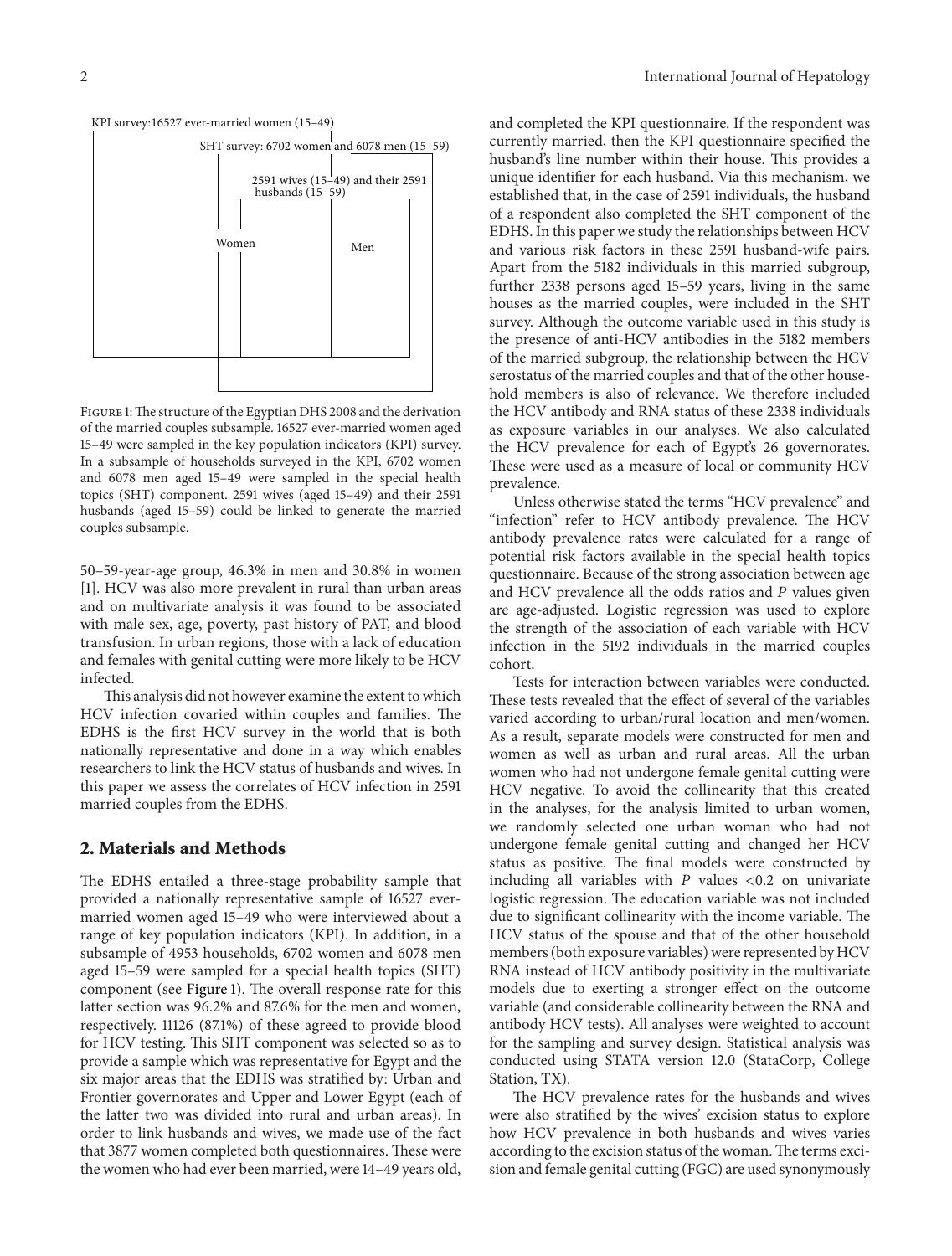in the paper. The FGC variable was defined as follows: both the women who had experienced FGC and the men whose wives had undergone FGC were coded as 1 and the women and men whose wives had not undergone FGC were coded as 0. To assess the impact of whether HCV prevalence in women was associated with who conducted the FGC, a second FGC variable, termed FGC-operator, was constructed as follows: women with no history of FGC coded 0, FGC performed by doctor and nondoctor coded as 1 and 2, respectively. The multivariate models for women were run separately with the FGC and FGC-operator variables.

A third generation enzyme-linked immunosorbent assay was used to detect HCV antibodies (Adaltis EIAgen HCV Ab, Casalecchio di Reno, Italy). Positive tests were confirmed by a chemiluminescent microplate immunoassay (CIA). Seropositive specimens were tested for HCV RNA using the RealTime m2000 system (Abbott Laboratories, Abbott Park, IL, USA). Full details of the survey and sampling strategy have been previously published [1, 16].

#### **3. Results**

Overall HCV antibody prevalence in the married couples was 18.2% (95% CI, 16.8–19.6). HCV antibody prevalence was higher in the husbands (23.7%) than the wives (12.1%;  $P < 0.001$ ; see Table 1). Restricting this analysis to the 15-49-year-olds reduced the difference in HCV between the husbands and wives  $(18.8\% \text{ and } 11.6\% \text{ resp. } P < 0.001)$ . HCV prevalence was also higher in rural (20.4%) than urban (12.0%) regions ( $P < 0.001$ ). HCV prevalence increased steadily with age reaching 30.2% (95% CI, 26.8–33.8) in men and 23.9% (95% CI, 20.4–27.7) in women in the 41–49-yearold category. Amongst women, there was a stepwise increase in HCV prevalence with increasing number of children: 6.9% if 0–2 children, 14.1% if 3–5 children, and 24.5% if more than 5 children. There was a lower HCV prevalence in those who had completed secondary level education (14.3%) compared to those with no education (23.5%;  $P = 0.001$ ) and those in the top two income quintiles (12.1 and 12.9%) compared to those in the poorest quintile (22.8%;  $P < 0.001$ ). HCV prevalence in persons who had received PAT (32.1%) was higher than in those who had not (16.5%;  $P < 0.001$ ). Women with excision had a trend to higher HCV prevalence (12.5%) than those without (3.9%;  $P = 0.096$ ; see Tables 1 and 2). Men whose wives had been excised had a higher HCV prevalence than those whose wives had not (23.7% versus 8.3%;  $P = 0.003$ ). Women who had been excised by a doctor had a lower HCV prevalence than those excised by a nondoctor (5.6% versus 13.7%;  $P = 0.003$ ). Respondents who had received a blood transfusion had nonsignificantly higher HCV prevalence rates than those who had not (26.9% versus 17.8%;  $P = 0.132$ ). HCV prevalence increased with length of marriage, increasing from 8.2% to 17.6 and 29.6% in those married for ten years or less, 11–20 years, and over 20 years, respectively. Having received injections and dental treatment were not associated with HCV seropositivity.

Persons with an HCV seropositive partner had a higher HCV prevalence than those who did not (32.6% versus 15.1%;  $P < 0.001$ ). This effect was also evident if one's partner was

RNA positive for HCV (34.7% versus 15.9%;  $P < 0.001$ ). The effect was not as marked if it was another member of the household who was HCV antibody (23.3% versus 17.7%;  $P = 0.004$ ) or RNA positive (23% versus 17.9%;  $P = 0.015$ ).

In the multivariate logistic regression analyses, three variables were associated with HCV infection in all models; see Table 3. These were age, local HCV prevalence, and having a spouse who was infected with HCV. Having a nonspousal household member who was HCV infected was not independently associated with HCV. For both men and women HCV was less prevalent in the richer quintiles but in the case of men this effect was evident in the urban but not the rural areas.

HCV was associated with a blood transfusion in women but this association only applied to the rural areas. PAT was associated with HCV in all the models except in the men in the rural and the women in the urban areas. Being married for longer than 20 years was associated with HCV, but only for men. FGC was associated with HCV infection in the men but not the women overall. This relationship in men was driven by a relatively strong association in urban areas. Amongst the women, there was no association between FGC and HCV overall but in urban areas none of the women who were not excised were HCV infected. In the second set of women's models substitution of the FGC variable with the FGC-operator variable had little effect. FGC had no effect in rural areas and a strong effect in urban areas regardless of whether it was conducted by a doctor or nondoctor (data not shown).

The EDHS reveals that, of the women who had undergone FGC, 99.9% had done so by the age of 18. Of the women aged 15–18 surveyed in the EDHS, the HCV prevalence was significantly higher in those who had been excised (39/723; 5.4%) than those who had not  $(0/164; 0\%, P = 0.028)$ .

There was no evidence of interaction between the wife's FGC status and HCV status of the partner variables.

#### **4. Discussion**

Linking husbands and wives allowed us to test the association of HCV infection between husbands and wives. This represents the first time that this has been done in a nationally representative HCV survey. The sampling strategy used to describe the epidemiology of HCV in the USA, although nationally representative, does not include sexual partners in a linked way that would allow a similar analysis [17]. We found an association between the HCV status of the respondent and their partner. This is true for analyses limited to rural and urban areas and for subanalyses of men and women within these areas. The association remains after controlling for other members of the household being HCV infected. The relationship is slightly stronger when the HCV in the partner is measured with an RNA-based as opposed to an antibody-based test.

If not due to confounding, this association may be due to nonsexual intrafamilial transmission (such as shared utensils, toothbrushes, and razors), sexual transmission, or shared risk exposures (such as attending to the same health care practitioner). If the former was predominant then we should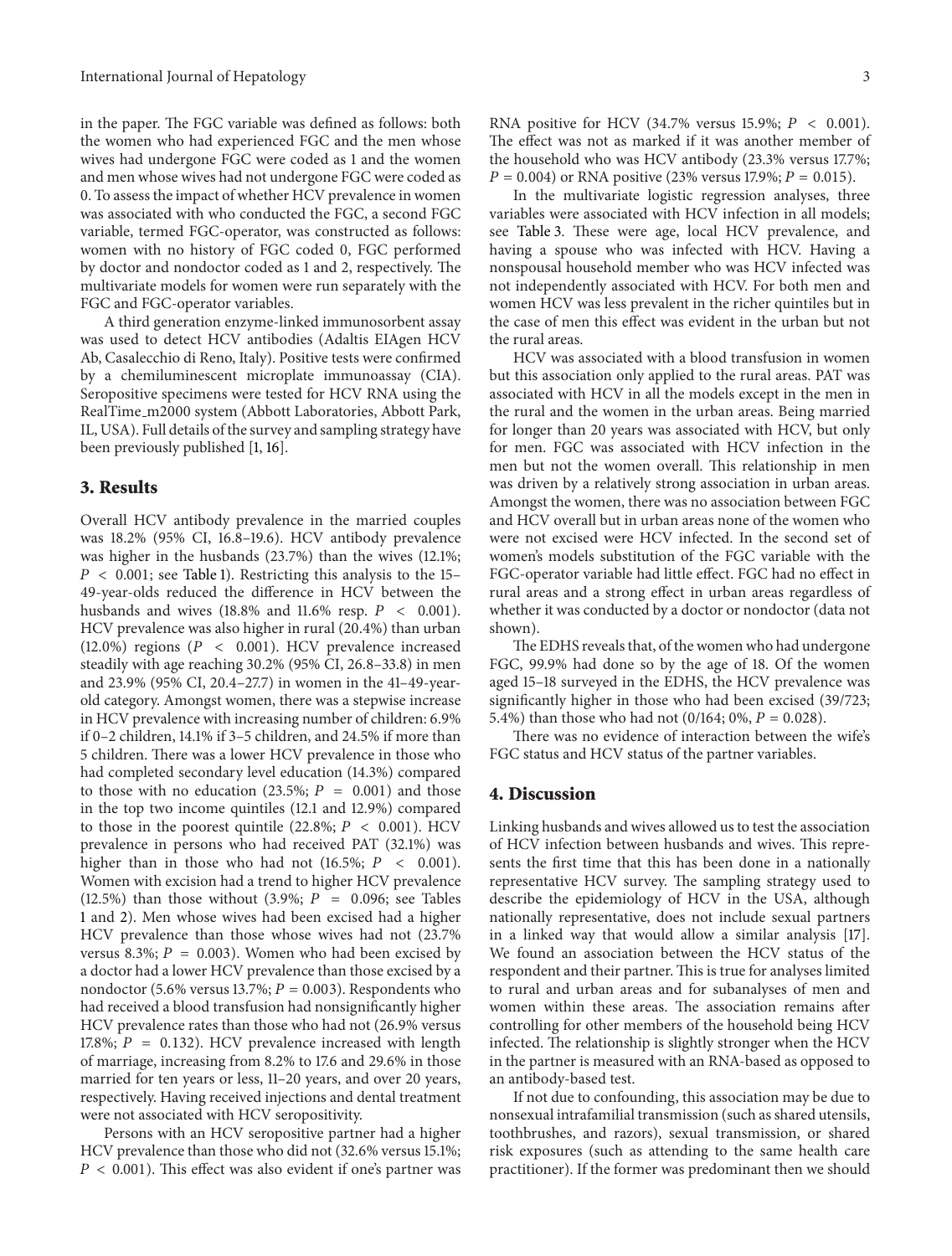| Risk factors                           | Number of<br>exposed (%) <sup>a</sup> | Number of HCV<br>antibody positive<br>$(%)^{\rm b}$ | Age-adjusted OR<br>$(95\% \text{ CI})$ | $P$ value<br>(age-adjusted) |
|----------------------------------------|---------------------------------------|-----------------------------------------------------|----------------------------------------|-----------------------------|
| Place of residence                     |                                       |                                                     |                                        |                             |
| Rural                                  | 3234 (37.6)                           | 661 (20.4)                                          | $2.4(1.9-3.0)$                         | < 0.001                     |
| Urban                                  | 1948 (62.4)                           | 233 (12.0)                                          | 1                                      |                             |
| Region                                 |                                       |                                                     |                                        |                             |
| Urban governorates                     | 610(11.8)                             | 76 (12.6)                                           | $\mathbf{1}$                           |                             |
| Lower Egypt-urban                      | 554 (10.7)                            | 69(12.3)                                            | $1.0(0.7-1.5)$                         | 0.994                       |
| Lower Egypt-rural                      | 1608 (31.0)                           | 364 (22.9)                                          | $2.7(1.9-3.8)$                         | < 0.001                     |
| Upper Egypt-urban                      | 600(11.6)                             | 79 (13.5)                                           | $1.1(0.7-1.7)$                         | 0.778                       |
| Upper Egypt-rural                      | 1524 (29.4)                           | 294 (20.1)                                          | $2.1(1.5-3.0)$                         | < 0.001                     |
| Frontier governorates                  | 286(5.5)                              | 12(4.5)                                             | $0.3(0.2-0.6)$                         | 0.001                       |
| Gender                                 |                                       |                                                     |                                        |                             |
| Women                                  | 2591(50)                              | 300(12.1)                                           | $0.7(0.6-0.9)$                         | < 0.001                     |
| Men                                    | 2591(50)                              | 594 (23.7)                                          | 1                                      |                             |
| Men's age (years)                      |                                       |                                                     |                                        |                             |
| $15 - 20$                              | 9(0.4)                                | 0(0)                                                |                                        |                             |
| $21 - 30$                              | 524 (20.2)                            | 50(9.5)                                             | $\,1$                                  |                             |
| $31 - 40$                              | 877 (33.9)                            | 117(13.3)                                           | $1.5(1.0-2.1)$                         | 0.034                       |
| $41 - 49$                              | 827 (31.9)                            | 268 (32.4)                                          | $4.5(3.3-6.3)$                         | 0.000                       |
| $50 - 59$                              | 354 (13.7)                            | 159 (44.9)                                          | $7.7(5.4-11.1)$                        | 0.000                       |
| Women's age (years)                    |                                       |                                                     |                                        |                             |
| $15 - 20$                              | 154(5.9)                              | 5(3.3)                                              | $\mathbf{1}$                           |                             |
| $21 - 30$                              | 1018(39.3)                            | 60(5.9)                                             | $1.8(0.7-4.7)$                         | 0.188                       |
| $31 - 40$                              | 860 (33.2)                            | 104(12.1)                                           | $4.1(1.6-10.2)$                        | 0.002                       |
| $41 - 49$                              | 559 (21.6)                            | 131(23.4)                                           | $9.1(3.6 - 22.7)$                      | 0.000                       |
| <b>Educational</b> attainment          |                                       |                                                     |                                        |                             |
| Secondary completed                    | 2424 (46.8)                           | 282 (14.3)                                          | $0.7(0.6-0.9)$                         | 0.001                       |
| Incomplete secondary or less           | 1473 (28.4)                           | 282 (19.9)                                          | $0.9(0.7-1.1)$                         | 0.219                       |
| No education                           | 1285 (24.8)                           | 330 (23.5)                                          | 1                                      |                             |
| Wealth index quintile                  |                                       |                                                     |                                        |                             |
| Richest                                | 1010 (19.5)                           | 118(12.1)                                           | $0.4(0.3-0.5)$                         | < 0.001                     |
| Rich                                   | 942 (18.2)                            | 112 (12.9)                                          | $0.5(0.4-0.7)$                         | < 0.001                     |
| Middle                                 | 1128 (21.7)                           | 225(21.2)                                           | $0.9(0.7-1.2)$                         | 0.413                       |
| Poor                                   | 1056 (20.4)                           | 220 (22.0)                                          | $0.9(0.7-1.2)$                         | 0.600                       |
| Poorest                                | 1046 (20.2)                           | 219(22.8)                                           | 1                                      |                             |
| Parenteral antischistosomiasis therapy |                                       |                                                     |                                        |                             |
| N <sub>o</sub>                         | 4582 (88.4)                           | 707 (16.5)                                          | 1                                      |                             |
| Yes                                    | 600(11.6)                             | 187(32.1)                                           | $1.7(1.4-2.2)$                         | < 0.001                     |
| Women: reports FGC <sup>c</sup>        |                                       |                                                     |                                        |                             |
| No                                     | 132(5.1)                              | 4(3.9)                                              | $\mathbf{1}$                           |                             |
| Yes                                    | 2459 (94.9)                           | 296 (12.5)                                          | $2.9(0.8-10.1)$                        | 0.096                       |
| Men: his wife reports FGC <sup>d</sup> |                                       |                                                     |                                        |                             |
| No                                     | 132(5.1)                              | 11(8.3)                                             | $\mathbf{1}$                           |                             |
| Yes                                    | 2459 (94.9)                           | 583 (23.7)                                          | $3.1(1.5-6.6)$                         | 0.003                       |
| FGC performed by <sup>g</sup>          |                                       |                                                     |                                        |                             |
| Doctor                                 | 386 (15.7)                            | 21(5.6)                                             | $\mathbf{1}$                           |                             |

Table 1: HCV seroprevalence and age-adjusted odds ratios for selected characteristics (Egyptian DHS 2008).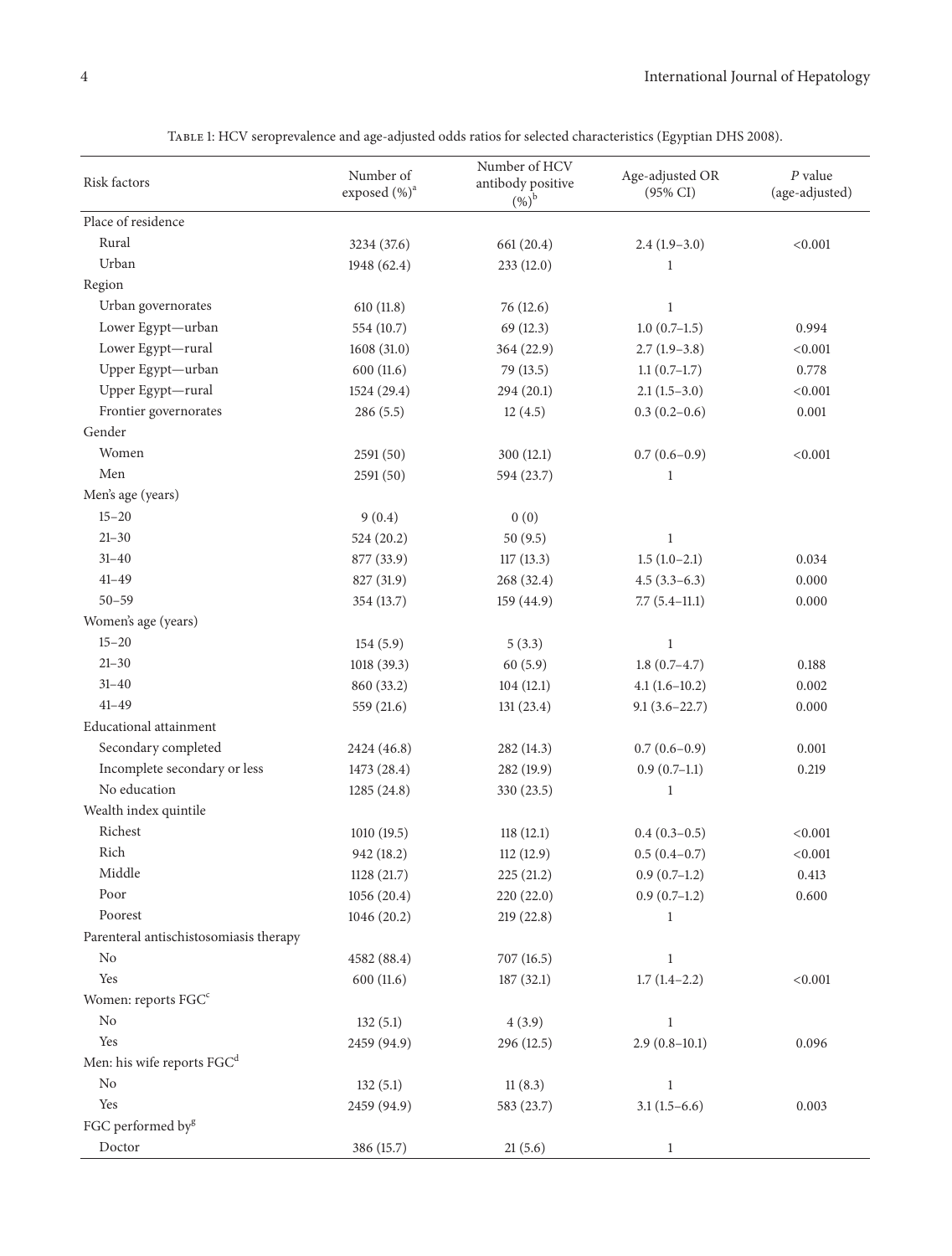|                                                  | TABLE 1: Continued.                   |                                                     |                                        |                             |
|--------------------------------------------------|---------------------------------------|-----------------------------------------------------|----------------------------------------|-----------------------------|
| Risk factors                                     | Number of<br>exposed (%) <sup>a</sup> | Number of HCV<br>antibody positive<br>$(%)^{\rm b}$ | Age-adjusted OR<br>$(95\% \text{ CI})$ | $P$ value<br>(age-adjusted) |
| Nondoctor                                        | 2073 (84.3)                           | 275 (13.7)                                          | $1.4(1.1-1.7)$                         | 0.003                       |
| Blood transfusion                                |                                       |                                                     |                                        |                             |
| No                                               | 4931 (95.3)                           | 832 (17.8)                                          | $\mathbf{1}$                           |                             |
| Yes                                              | 244 (4.7)                             | 60(26.9)                                            | $1.3(0.9-1.8)$                         | 0.132                       |
| Multiple injections <sup>e</sup>                 |                                       |                                                     |                                        |                             |
| N <sub>o</sub>                                   | 4301 (83.0)                           | 751 (18.4)                                          | $\mathbf{1}$                           |                             |
| Yes                                              | 881 (17.0)                            | 143 (17.1)                                          | $0.9(0.7-1.1)$                         | 0.312                       |
| Dental treatment <sup>e</sup>                    |                                       |                                                     |                                        |                             |
| No                                               | 1829 (35.3)                           | 270 (15.3)                                          | 1                                      |                             |
| Yes                                              | 3353 (64.7)                           | 624 (19.6)                                          | $1.1(0.8-1.2)$                         | 0.609                       |
| Total number of children <sup>h</sup>            |                                       |                                                     |                                        |                             |
| $0 - 2$                                          | 1098 (42.4)                           | 73(6.9)                                             | $\mathbf{1}$                           |                             |
| $3 - 5$                                          | 1162 (44.9)                           | 154(14.1)                                           | $1.2(1.0-1.6)$                         | 0.427                       |
| $\geq 6$                                         | 331 (12.8)                            | 73 (24.5)                                           | $2.1(1.0-2.5)$                         | 0.035                       |
| Partner is seropositive for HCV                  |                                       |                                                     |                                        |                             |
| No                                               | 4288 (82.8)                           | 608 (15.1)                                          | 1                                      |                             |
| Yes                                              | 894 (17.3)                            | 286 (32.6)                                          | $2.1(1.6-2.7)$                         | < 0.001                     |
| Partner is HCV RNA positive                      |                                       |                                                     |                                        |                             |
| No                                               | 4569 (88.2)                           | 686 (15.9)                                          | 1                                      |                             |
| Yes                                              | 613(11.8)                             | 208 (34.7)                                          | $2.3(1.7-2.9)$                         | < 0.001                     |
| Wife is HCV RNA positive                         |                                       |                                                     |                                        |                             |
| No                                               | 2291 (88.4)                           | 451 (20.4)                                          | 1                                      |                             |
| Yes                                              | 300 (11.6)                            | 143 (47.4)                                          | $2.6(2.0-3.4)$                         | < 0.001                     |
| Husband is HCV RNA positive                      |                                       |                                                     |                                        |                             |
| N <sub>o</sub>                                   | 1997 (77.0)                           | 157(8.3)                                            | 1                                      |                             |
| Yes                                              | 594 (22.9)                            | 143 (24.3)                                          | $2.5(1.9-3.3)$                         | < 0.001                     |
| Another household member is seropositive for HCV |                                       |                                                     |                                        |                             |
| No                                               | 4760 (91.9)                           | 798 (17.7)                                          | $\mathbf{1}$                           |                             |
| Yes                                              | 422(8.1)                              | 96 (23.3)                                           | $1.6(1.2-2.1)$                         | 0.004                       |
| Another household member is HCV RNA positive     |                                       |                                                     |                                        |                             |
| $\rm No$                                         | 4896 (94.5)                           | 834 (17.9)                                          | $\mathbf{1}$                           |                             |
| Yes                                              | 286 (5.5)                             | 60(23.0)                                            | $1.5(1.1-2.1)$                         | 0.015                       |
| Length of marriage                               |                                       |                                                     |                                        |                             |
| $0-10$ years                                     | 2430 (46.9)                           | 258 (8.2)                                           | $\mathbf{1}$                           |                             |
| $11-20$ years                                    | 1574 (30.4)                           | 339 (17.6)                                          | $1.2(1.0-1.5)$                         | $0.051\,$                   |
| >20 years                                        | 1178 (22.7)                           | 461 (29.8)                                          | $1.4(1.1-1.8)$                         | $0.016\,$                   |

FGC: female genital cutting. a Unweighted percentage.

<sup>b</sup>Weighted percentage.<br><sup>c</sup>Numbers for this row are for women only.

 $\mathrm{d}_\mathrm{N$ umbers for this row are for men only.<br> $\mathrm{d}_\mathrm{D}$  and  $\mathrm{d}_\mathrm{S}$  as 2 or more injections reported in the preceding 6 months.

f Ever received dental treatment of any sort.

<sup>g</sup>Of all women who report undergoing FGC

hThe total number of children that women report giving birth to.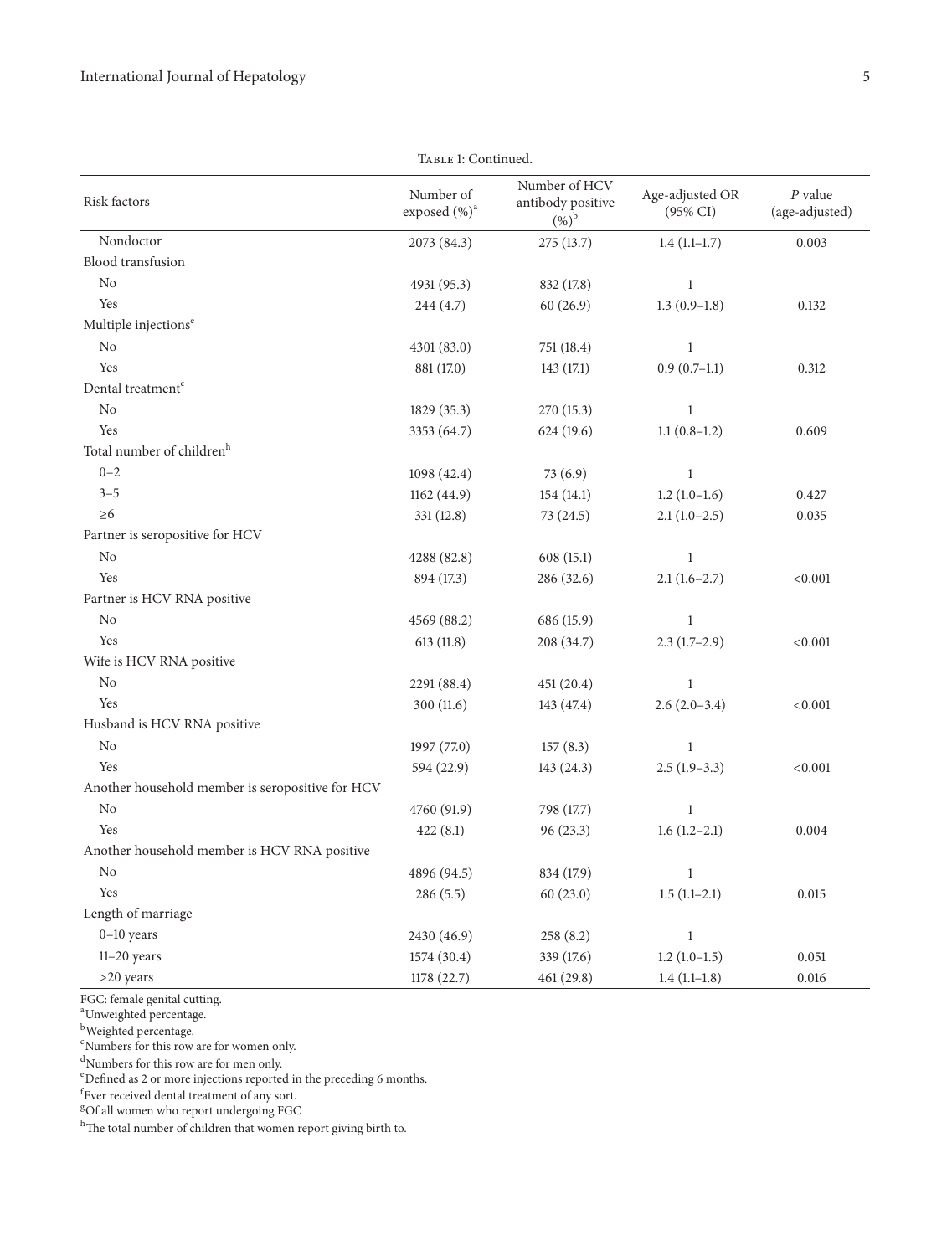|                            |            | Wife's HCV antibody status (%) |                  |
|----------------------------|------------|--------------------------------|------------------|
|                            | Negative   | Positive                       | Total $^{b}$ (%) |
| Wife has undergone FGC     |            |                                |                  |
| Husband HCV negative       | 1721       | 155                            | 1876 (76.3)      |
| Husband HCV positive       | 442        | 141                            | 583 (23.7)       |
| Total $^{\circ}$ (%)       | 2163(88.0) | 296(12.0)                      | 2459 (100)       |
| Wife has not undergone FGC |            |                                |                  |
| Husband HCV negative       | 119        | 2                              | 121(91.7)        |
| Husband HCV positive       | 9          | 2                              | 11(8.3)          |
| Total $^a$ (%)             | 128 (97.0) | 4(3.0)                         | 132 (100)        |

Table 2: Prevalence of HCV antibodies in 2591 husband-wife pairs, stratified by female genital cutting (FGC) status of the woman (Egyptian DHS 2008).

<sup>a</sup> Row percentages.

<sup>b</sup>Column percentages.

expect an association between HCV infection in nonspousal family members and in respondents. There was no evidence of such an association in any of the multivariate models. In our models we controlled for a large number of plausible, shared risk exposure types (such as blood transfusions, multiple injections, and PAT), but these did not affect the strength of the relationship between respondent and partner HCV status. The stronger association between the respondent's HCV status and that of their wife/husband as opposed to that of other family members may be mediated by the greater length of time they spent together. The fact that there is a relationship between length of marriage and HCV infection (for men) could be interpreted as supporting evidence for this idea. It does not however explain why this relationship only applies to men. An alternative explanation, and one that is also supported by the relationship between HCV infection and length of marriage, is that sexual transmission between partners is responsible for the relationship of HCV infection in married couples.

We cannot however exclude the possibility that the reason why the association between the wife and the husband's HCV status remains strongly positive after controlling for the HCV status of the other household members is due to the partner's HCV status being a better measure of general (nonsexual) infection pressure than the HCV status of the other household members. In the models we do control for the HCV in the surrounding community, but this is defined at the level of the governorate. This may not be a local enough measure of community HCV prevalence.

The relationship between HCV and FGC is complex. There is a strong relationship between HCV infection and FGC in the urban areas but none in the rural areas. There was little sex-based difference. For the men in the urban areas there is an association between HCV infection and having a wife who was excised (OR 3; 95% CI, 1.1–7.9). In the case of women, none of the nonexcised women had HCV infection.

How do we explain the discrepancy between the rural and urban areas? One possibility is that circumcision in urban areas is more likely to transmit HCV. Though this is possible, it should be noted that it is circumcision by nondoctors that is most strongly correlated with HCV infection [18] and in rural areas the proportion of FGC performed by nondoctors is higher (84.2%) than in urban areas (73.0%;  $P < 0.001$ ) [18]. Another possibility is that FGC is so prevalent in the rural areas (97.2%) that there are too few nonexcised women to be able to demonstrate an effect of FGC on HCV prevalence. For example, in two of the other studies, to consider the impact of FGC on HCV in Egypt, no effect was found, but this may have been due to the extremely low numbers of persons not excised. In the first study there was only one person (out of 1989 individuals in the survey over the age of 20) who was not excised [5]. In the second study, only 4 women out of 1051 (0.4%) over the age of 30 were not excised. This study found a nonsignificant increase in the risk of HCV infection in those women who had been excised by an informal health care provider as opposed to those nonexcised combined with those excised by a formal health care provider (OR 1.6; 95% CI, 0.7–3.8). In a separate analysis of the EDHS a strong ecological association was found between the prevalence of FGC and HCV at the governorate level [18].

FGC has been associated with range of infections [19]. A population-based, cross-sectional study from the Gambia, for example, found a strong association between prevalent FGC and herpes simplex virus-2 infection (OR 4.7, 95% CI, 3.7–6.4) and a weaker association between FGC and bacterial vaginosis [20]. A case-control study of primary infertility in Sudan found more extensive forms of FGC to be more prevalent in the cases [21]. There were too few cases and controls without FGC in Sudan study to allow any analysis of those with versus those without FGC. The evidence from Egypt is mixed. A case control study of the determinants of infertility found that cases were more likely to have been excised by a traditional practitioner and more likely to have had more extensive forms of FGC [22]. A later study found no association between FGC and infertility [23].

What could be the possible mechanisms for FGC to result in increased rates of HCV for both men and women? Inadequate sterilization of implements used to perform FGC could be a factor. The higher HCV prevalence in excised versus nonexcised 15–18-year-olds in the EDHS could be interpreted as evidence supporting this nonsterility hypothesis. In addition, HCV transmission at the time of FGC could have been greater in the past when a considerably greater proportion of FGC procedures were performed by nondoctors [18]. Two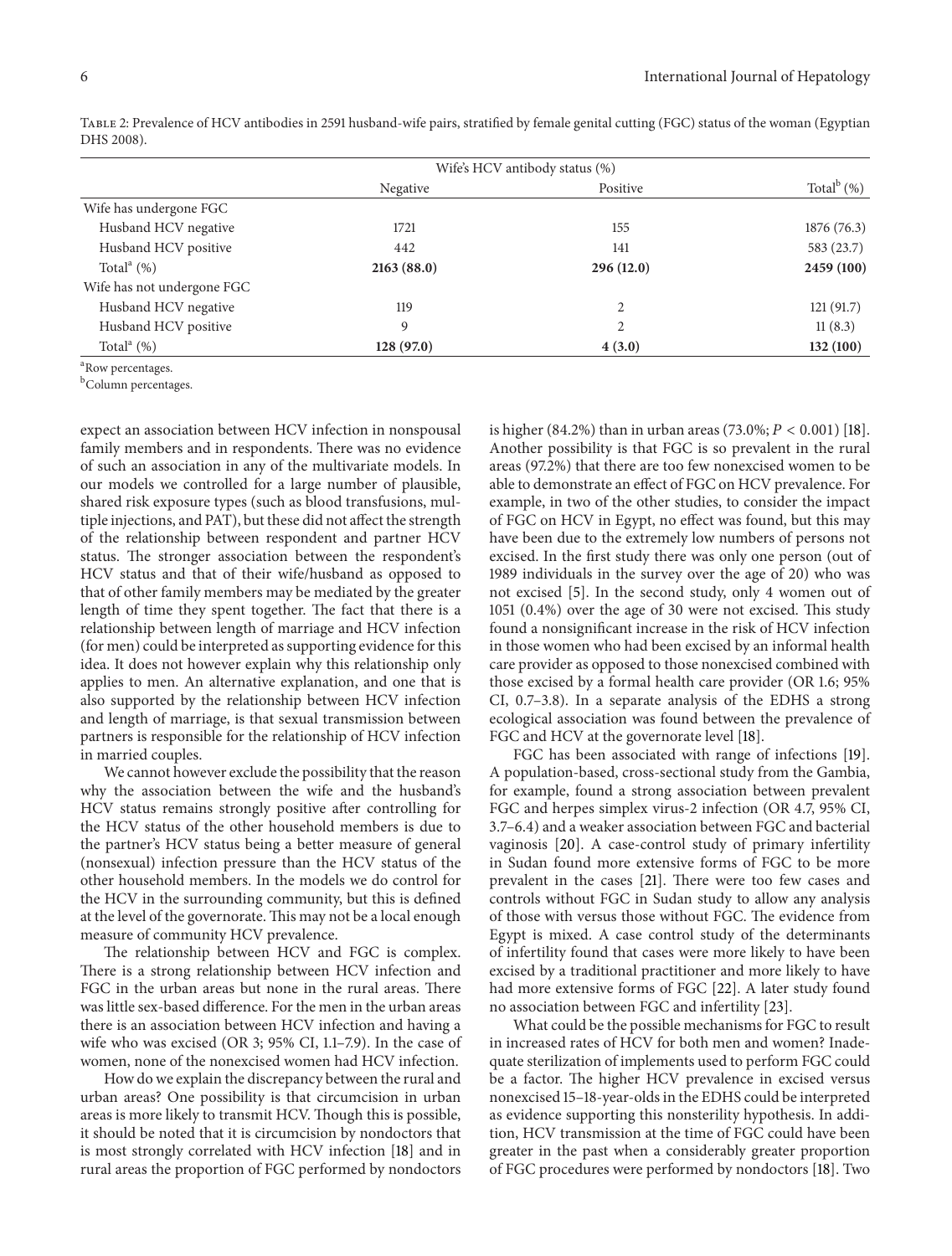| TABLE 3: Factors associated with 5182 husbands and wives testing seropositive for hepatitis C in the 2008 Egyptian Demographic and Health Survey: multivariate logistic regression model<br>results (odds ratios, 95% confidence intervals, and P values). |                 |                        |           |                  |                                                                                               |                           |                  |                            |         |                   |                        |                |               |                        |         |               |                            |            |
|------------------------------------------------------------------------------------------------------------------------------------------------------------------------------------------------------------------------------------------------------------|-----------------|------------------------|-----------|------------------|-----------------------------------------------------------------------------------------------|---------------------------|------------------|----------------------------|---------|-------------------|------------------------|----------------|---------------|------------------------|---------|---------------|----------------------------|------------|
|                                                                                                                                                                                                                                                            |                 | Women                  |           |                  | Men                                                                                           |                           |                  | Urban women                |         |                   | Urban men              |                |               | Rural women            |         |               | Rural men                  |            |
|                                                                                                                                                                                                                                                            | Odds<br>ratio   | 95% CI                 | P value   | Odds<br>ratio    | 95% CI                                                                                        | P value                   | Odds<br>ratio    | 95% CI                     | P value | Odds<br>ratio     | 95% CI                 | P value        | Odds<br>ratio | 95% CI                 | P value | Odds<br>ratio | 95% CI                     | value<br>Ρ |
|                                                                                                                                                                                                                                                            | 2546            |                        |           | 2546             |                                                                                               |                           | 953              |                            |         | 953               |                        |                | 1593          |                        |         | 1593          |                            |            |
| Wife had FGC                                                                                                                                                                                                                                               | 2.0             | $0.7 - 5.1$            | 0.166     | 2.1              | $1.1 - 3.9$                                                                                   | 0.026                     | 4.0              | $0.5 - 31$                 | 0.188   | 3.0               | $1.1 - 7.9$            | 0.025          | 0.9           | $0.3 - 2.5$            | 0.85    | 1.4           | $0.6 - 3.3$                | 0.458      |
| Spouse is HCV<br>RNA positive                                                                                                                                                                                                                              | 21              | $1.6 - 2.9$            | 0.000     | 2.2              | $1.6 - 3.1$                                                                                   | 0.000                     | 2.4              | $1.3 - 4.4$                | 0.005   | 2.5               | $1.2 - 5.1$            | 0.015          | 2.0           | $1.4 - 2.8$            | 0.000   | 2.2           | $1.5 - 3.2$                | 0.000      |
| Wealth index<br>quintile                                                                                                                                                                                                                                   |                 |                        |           |                  |                                                                                               |                           |                  |                            |         |                   |                        |                |               |                        |         |               |                            |            |
| Poorest                                                                                                                                                                                                                                                    | Ref             |                        |           |                  |                                                                                               |                           |                  |                            |         |                   |                        |                |               |                        |         |               |                            |            |
| Poor                                                                                                                                                                                                                                                       | $\overline{12}$ | $0.9 - 1.8$            | 0.260     | 0.9              | $0.7 - 1.$                                                                                    | 0.698                     | $\overline{1.9}$ |                            | 0.379   |                   |                        | 0.002          |               |                        | 0.333   | $\Xi$         | $0.8 - 1.5$                | 0.527      |
| Middle                                                                                                                                                                                                                                                     | $1.0\,$         | $0.6 - 1.5$            | 0.922     | 1.2              | $\omega$ $\sigma$                                                                             | 0.248                     | 0.9              | $0.5 - 7.6$<br>$0.2 - 3.5$ | 0.855   | 0.4               | $0.1 - 0.6$<br>0.2-0.9 | 0.035          | 1.3805        | $0.8 - 1.8$<br>0.7-1.7 | 0.670   |               | $1.0 - 1.9$                | 0.063      |
| Rich                                                                                                                                                                                                                                                       | 0.7             | $0.4 - 1.1$<br>0.3-0.8 | 0.097     | $\frac{7}{0.7}$  | $\begin{array}{c} 0.9-1.6 \\ 0.5-0.9 \\ 0.5-1.0 \\ 1.0-1.1 \\ 1.0-1.1 \\ 0.7-1.7 \end{array}$ | $0.017\phantom{000}0.087$ | 0.8              | $0.2 - 3.1$                | 0.796   | $\frac{0.2}{0.3}$ | $0.1 - 0.5$            | 0.000          |               | $0.4 - 1.4$            | 0.378   | $1.4$ 0.3     | $0.6 - 1.5$<br>0.7-2.2     | 0.727      |
| Richest                                                                                                                                                                                                                                                    | 0.5             |                        | 0.003     |                  |                                                                                               |                           |                  | $0.2 - 2.5$                | 0.508   |                   | $0.1 - 0.6$            | $0.001$        |               | $0.2 - 1.1$            | 0.082   |               |                            | 0.381      |
| Ageb                                                                                                                                                                                                                                                       | Ξ               | $1.0 - 1.1$            | 0.000     | $\Xi$            |                                                                                               | 0.000                     | $\Xi$            | $1.1 - 1.2$                | 0.000   | $\Xi$             | $1.0 - 1.1$            | 0.000          | $\Xi$         | $1.0\hbox{-}1.1$       | 0.000   | $\Xi$         | $1.0 - 1.1$                | 0.000      |
| <b>Blood</b> transfusion                                                                                                                                                                                                                                   | 1.9             | $1.1 - 3.5$            | 0.028     | $\Box$           |                                                                                               | 0.604                     | 1.2              | $0.4 - 3.3$                | 0.789   | 1.4               | $0.8 - 2.7$            | 0.273          | 2.3           | $1.1 - 4.7$            | 0.025   | 0.9           | $0.6 - 1.6$                | 0.820      |
| Parenteral antis-                                                                                                                                                                                                                                          |                 |                        |           |                  |                                                                                               |                           |                  |                            |         |                   |                        |                |               |                        |         |               |                            |            |
| chistosomiasis                                                                                                                                                                                                                                             | 17              | $1.1 - 2.8$            | 0.016     | 1.3              | $1.0\mbox{--}1.7$                                                                             | 0.025                     | $\overline{1.9}$ | $0.6 - 5.8$                | 0.254   | 2.3               | $1.4 - 3.8$            | 0.002          | 17            | $1.1 - 2.9$            | 0.028   | $\Xi$         | $0.9 - 1.5$                | 0.412      |
| therapy                                                                                                                                                                                                                                                    |                 |                        |           |                  |                                                                                               |                           |                  |                            |         |                   |                        |                |               |                        |         |               |                            |            |
| Another                                                                                                                                                                                                                                                    |                 |                        |           |                  |                                                                                               |                           |                  |                            |         |                   |                        |                |               |                        |         |               |                            |            |
| household                                                                                                                                                                                                                                                  | 0.8             | $0.5 - 1.4$            | 0.455     | 1.2              | $\circ$<br>$0.8 - 1.$                                                                         | 0.361                     | $\Box$           | $0.3 - 4.1$                | 0.915   | 1.5               | $0.5 - 4.6$            | 0.518          | 0.7           | $0.4 - 1.4$            | 0.319   | 12            | $0.7 - 1.9$                | 0.496      |
| member is HCV                                                                                                                                                                                                                                              |                 |                        |           |                  |                                                                                               |                           |                  |                            |         |                   |                        |                |               |                        |         |               |                            |            |
| RNA positive                                                                                                                                                                                                                                               |                 |                        |           |                  |                                                                                               |                           |                  |                            |         |                   |                        |                |               |                        |         |               |                            |            |
| Length of<br>marriage                                                                                                                                                                                                                                      |                 |                        |           |                  |                                                                                               |                           |                  |                            |         |                   |                        |                |               |                        |         |               |                            |            |
| $0-10$ years                                                                                                                                                                                                                                               | Ref             |                        |           |                  |                                                                                               |                           |                  |                            |         |                   |                        |                |               |                        |         |               |                            |            |
| $11-20$ years                                                                                                                                                                                                                                              | 1.0             | $0.7 - 1.6$            | $0.887\,$ | 1.3              |                                                                                               | 0.044                     | 0.6              | $0.2 - 1.5$                | 0.285   | 1.4               |                        |                |               | $0.7 - 2.1$            | 0.416   | 1.4           |                            | 0.056      |
| $>20$ years                                                                                                                                                                                                                                                | 1.0             | $0.5 - 1.9$            | 0.941     | 1.6              | $1.0 - 1.8$<br>$1.1 - 2.4$                                                                    | 0.019                     | 0.6              | $0.2 - 1.9$                | 0.355   | 1.5               | $0.8 - 2.3$<br>0.7-3.0 | 0.243<br>0.264 | 1.2           | $0.6 - 2.6$            | 0.601   | 1.7           | $1.0 - 2.0$<br>$1.0 - 2.8$ | 0.036      |
| Local HCV                                                                                                                                                                                                                                                  | $\Box$          | $1.1 - 1.1$            | 0.000     | $\Box$           | ⊣<br>$1.0 - 1.$                                                                               | 0.000                     | $\equiv$         | $1.0 - 1.2$                | 0.001   | 1.0               | $1.0 - 1.1$            | 0.033          | $\Box$        | $1.1 - 1.1$            | 0.000   | $\Box$        | $1.0-1.1\,$                | 0.000      |
| prevalence <sup>c</sup>                                                                                                                                                                                                                                    |                 |                        |           |                  |                                                                                               |                           |                  |                            |         |                   |                        |                |               |                        |         |               |                            |            |
| Number of<br>$\text{children}^\text{d}$                                                                                                                                                                                                                    | 1.0             | $0.9 - 1.1$            | 0.674     | $\sum_{i=1}^{n}$ |                                                                                               |                           | $\overline{1.0}$ | $0.8 - 1.3$                | 0.695   |                   | $\lessapprox$          |                | 1.0           | $0.9 - 1.0$            | 0.347   | $\lessapprox$ |                            |            |
| NA: not applicable.<br>$a \sim r$                                                                                                                                                                                                                          | $\frac{1}{2}$   | i                      | ř         |                  |                                                                                               |                           |                  |                            |         |                   |                        |                |               |                        |         |               |                            |            |

<sup>a</sup>Not entered into model due to collinearity; all nonexcised women were HCV negative (see text).  $b$  Age is defined continuously in years.

cLocal HCV prevalence is defined as the HCV prevalence in the surrounding governorate.

 $^a$  Not entered into model due to collinearity; all nonexcised women were HCV negative (see text).  $^b$  Age is defined continuously in years.  $^c$  Local HCV prevalence is defined as the HCV prevalence in the surrounding <sup>d</sup>The total number of children that women report giving birth to, here defined continuously.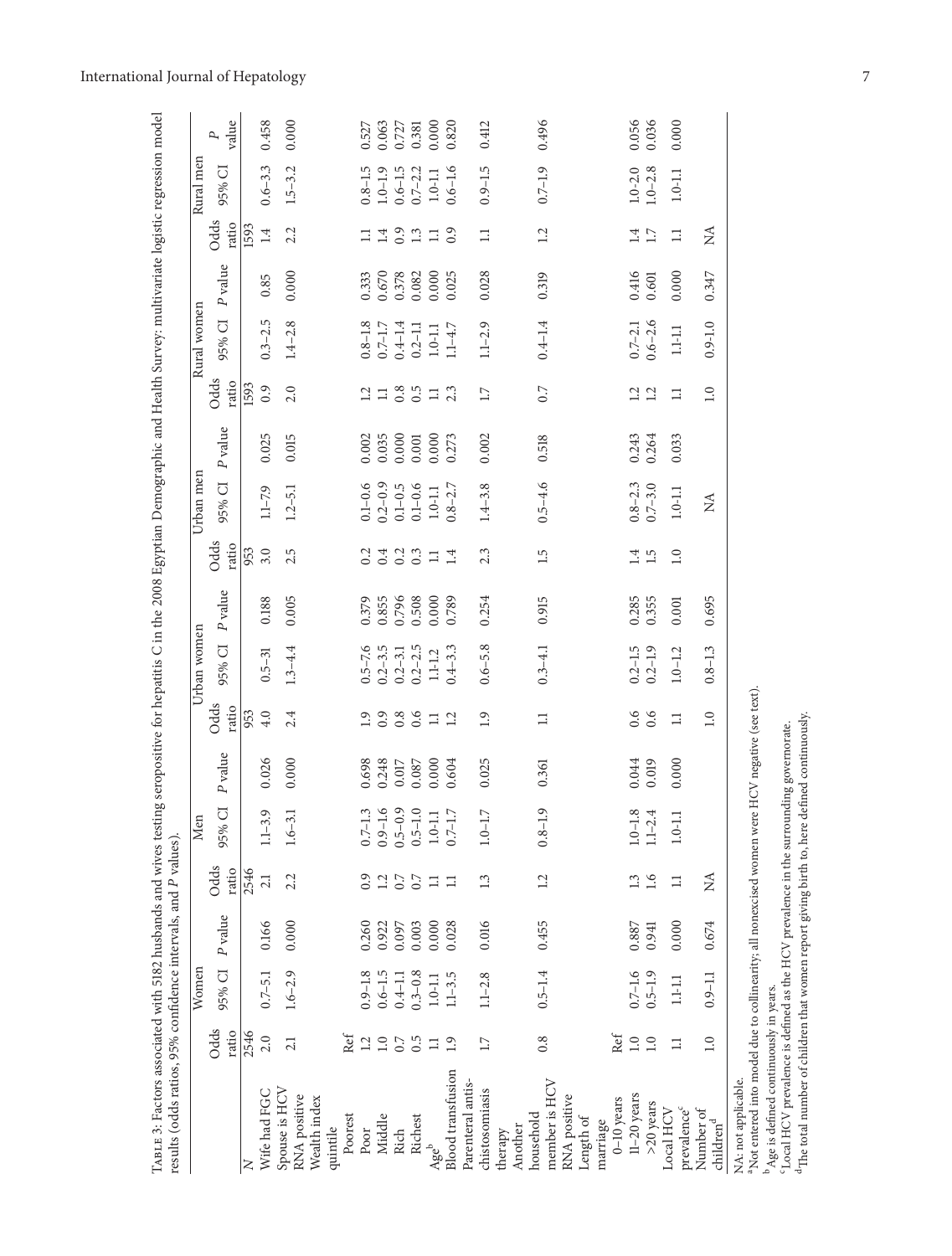studies from Egypt have found an association between male circumcision performed by informal health care providers and prevalent HCV infection [5, 24].

The anatomical changes produced by FGC, particularly the more extensive forms of FGC, could also promote subsequent female to male and male to female HCV transmission. It is biologically plausible that FGC could both enhance women's susceptibility to the sexual transmission of HCV and increase the chances that HCV is transmitted to their partner [23]. We cannot however exclude the possibility that the relationship between FGC and HCV is due to an unmeasured confounding variable.

There is considerable controversy in the literature about the extent to which HCV can be transmitted by sexual contact and cohabitation. In general most studies and two systematic reviews have found that HCV can be transmitted sexually but that the risk of infection is low [14, 25]. The most recent systematic review tried to make sense of the conflicting results by dividing the studies into those from high (Japanese) and low (non-Japanese) prevalence regions [14]. They found that pooling the results of studies along these lines provided strong evidence of increased HCV prevalence in offspring of affected persons in endemic areas but no such effect in nonendemic areas. In contrast they found evidence of an increased HCV prevalence amongst the spouses of persons who were HCV seropositive in nonendemic areas but no evidence for this effect in endemic areas. One interpretation of these apparently discordant findings is that HCV prevalence in spouses of HCV seropositive persons was not higher than controls in endemic areas as the prevalence in the controls was so high [14]. In endemic settings, transmission rates may be so high that close to all susceptible persons are infected by the time they are married. This may mask any effect that domestic and sexual transmission may play. An analogous effect was observed with hepatitis B virus. Sexual transmission was shown to occur in low prevalence areas such as USA but not in high prevalence areas such as East Asia [26, 27]. More recent studies have found evidence of spousal transmission of HCV in endemic areas [5, 6, 11, 13, 28–30]. Genotypic studies provide further evidence of the spousal transmission of HCV [8, 15, 30, 31].

In Egypt there is an increasing amount of evidence that intrafamilial transmission is an important source of new infections [5, 13, 29]. Two prospective studies investigating the correlates of incident of HCV in Egypt have found evidence of intrafamilial transmission [13, 32]. One of these was a study that followed up a cohort of 6734 HCV antibody negative persons from 2 rural villages over a median of 1.6 years [13]. In this time there were 33 new HCV infections, 27 of which occurred in families with an anti-HCV positive member. Parenteral factors were not associated with an elevated HCV incidence and in 21 of the cases there was no history of any parenteral exposure. HCV incidence per 1000 person years was higher in spouses of HCV antibody positive as opposed to antibody negative persons (13.1 versus 1.9;  $P = 0.08$ ). Men and women with anti-HCV positive spouses were 7 and 2 times as likely to seroconvert as those with seronegative spouses. HCV incidence in children increased in a stepwise manner if they had one of two parents who is HCV antibody positive. A number of other studies have found marriage to be a risk factor for HCV infection but not all of these are controlled for age, which is likely a significant confounder [5, 6, 29]. One study found that parenteral factors only play a part in explaining prevalent cases in those over the age of 20 in Egypt [6].

One way of tying together the seemingly discordant findings about the extent of intrafamilial HCV transmission from different studies around the world is to apply the insight from hepatitis B virus epidemiology that the predominant mode of transmission may vary considerably between different regions of the world. Hepatitis B transmission in East Asia is predominantly perinatal, in USA it is largely sexual and intravenous drug use [33, 34], and in sub-Saharan Africa an important cause is horizontal transmission between children through poorly defined mechanisms [35–37].

In USA, iatrogenic and intravenous drug usage have been shown to be the dominant modes of HCV transmission [17]. There is mounting evidence that sexual transmission is important in HCV outbreaks of men who have sex with men [38]. The best quality evidence however suggests that sexual transmission has not played a large role in HCV transmission among heterosexuals in the USA [17, 39].

The composite evidence from Egypt reveals a somewhat different epidemiology for HCV. PAT was clearly important in the initial amplification of HCV in Egypt [3]. What perpetuated the spread of HCV thereafter? Perinatal transmission can take place. However, most individuals infected by this route clear the virus spontaneously [6, 40]. Unsterile procedures have clearly played an important role [1, 2, 6– 8, 11]. A large proportion of cases are however not explained by these factors [1, 6, 9, 13]. Our study backs up the evidence from elsewhere of the likelihood of horizontal spread between family/household members [5, 9]. Some of this may be sexual but much is likely to be via other, as yet unclearly defined, mechanisms [13]. The findings presented here also build on the evidence from elsewhere [1] that FGC may have played a role in the spread of HCV—both at the time of the procedure and via enhancing the sexual transmission of HCV.

This analysis has a number of serious limitations. The EDHS was a cross-sectional survey and thus the direction of any implied causation cannot be established. Only 5182 individuals (out of 11126 individuals surveyed in the special health topics sample) could be linked together to provide the wife-husband dyad sample used for this analysis. Furthermore the limitations imposed by the linking process meant that the ages of the husbands were from a wider age-band (15–59 years old) than that of the wives (15–49). Because of these limitations, the sample we used cannot be assumed to be representative of whole Egypt.

The uni- and multivariate analyses of the married couple subsample are, however, remarkably similar to those found in analyses of the entire sample of 11126 respondents (presented in Guerra et al. [1]). This suggests that our subsample is not significantly biased.

Given the ongoing high incidence of HCV in Egypt [2], further research is needed to better define the mechanisms for intrafamilial spread so as to guide new prevention strategies.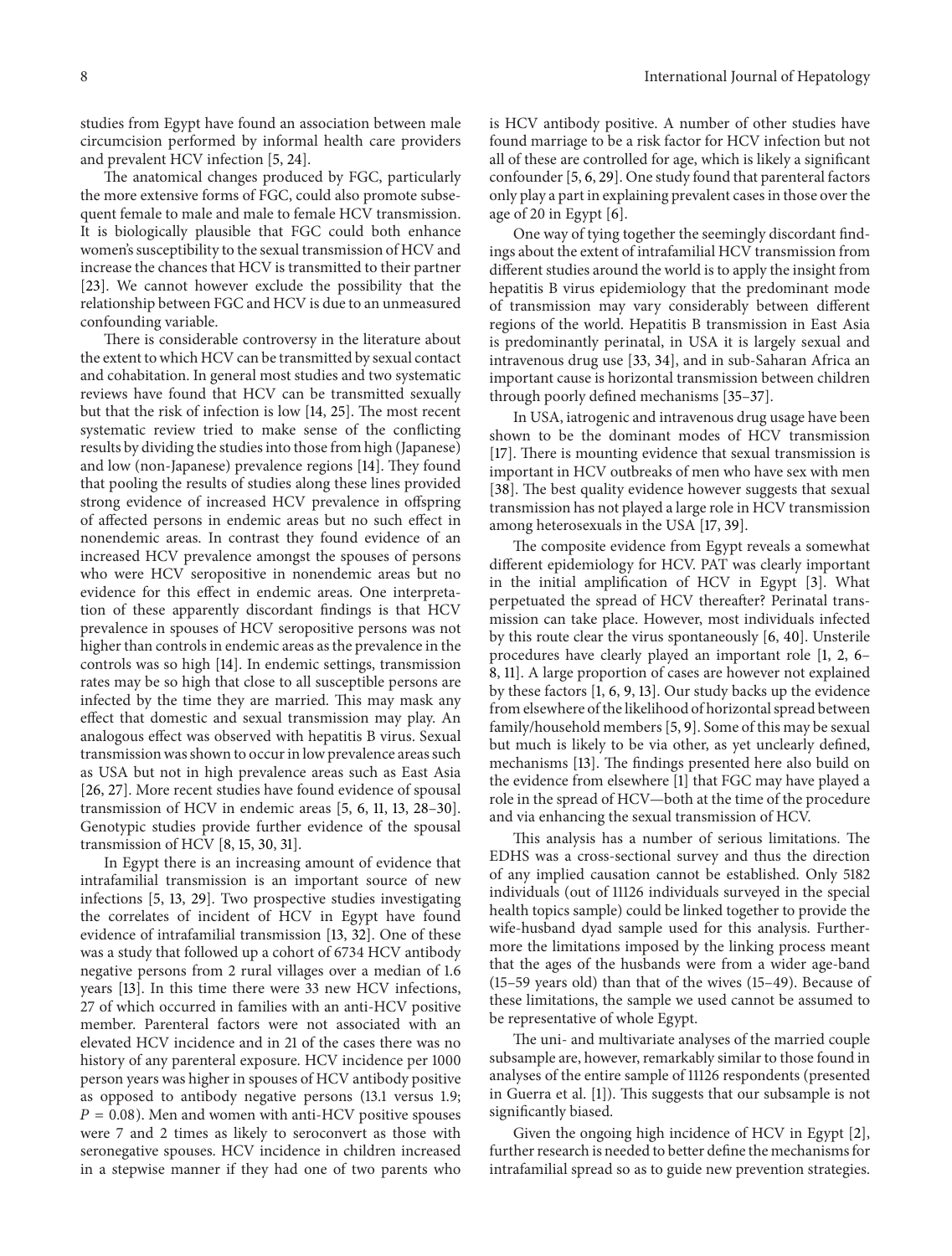In particular further research is needed to ascertain if FGC is an effect-modifier in the sexual transmission of HCV.

#### **Conflict of Interests**

The authors declare that there is no conflict of interests regarding the publication of this paper.

#### **Acknowledgment**

The authors would like to thank Measure DHS [\(http://www](http://www.measuredhs.com) [.measuredhs.com\)](http://www.measuredhs.com) for making these data available.

#### **References**

- [1] J. Guerra, M. Garenne, M. K. Mohamed, and A. Fontanet, "HCV burden of infection in Egypt: results from a nationwide survey," *Journal of Viral Hepatitis*, vol. 19, no. 8, pp. 560–567, 2012.
- [2] F. D. Miller and L. J. Abu-Raddad, "Evidence of intense ongoing endemic transmission of hepatitis C virus in Egypt," *Proceedings of the National Academy of Sciences of the United States of America*, vol. 107, no. 33, pp. 14757–14762, 2010.
- [3] C. Frank, M. K. Mohamed, G. T. Strickland et al., "The role of parenteral antischistosomal therapy in the spread of hepatitis C virus in Egypt," *The Lancet*, vol. 355, no. 9207, pp. 887–891, 2000.
- [4] R. Breban, W. Doss, G. Esmat et al., "Towards realistic estimates of HCV incidence in Egypt," *Journal of Viral Hepatitis*, vol. 20, pp. 294–296, 2013.
- [5] M. Habib, M. K. Mohamed, F. Abdel-Aziz et al., "Hepatitis C virus infection in a community in the Nile Delta: risk factors for seropositivity," *Hepatology*, vol. 33, no. 1, pp. 248–253, 2001.
- [6] N. Arafa, M. El Hoseiny, C. Rekacewicz et al., "Changing pattern of hepatitis C virus spread in rural areas of Egypt," *Journal of Hepatology*, vol. 43, no. 3, pp. 418–424, 2005.
- [7] M. Talaat, A. Kandeel, O. Rasslan et al., "Evolution of infection control in Egypt: achievements and challenges," *American Journal of Infection Control*, vol. 34, no. 4, pp. 193–200, 2006.
- [8] A. Paez Jimenez, N. Sharaf Eldin, F. Rimlinger et al., "HCV iatrogenic and intrafamilial transmission in Greater Cairo, Egypt," *Gut*, vol. 59, no. 11, pp. 1554–1560, 2010.
- [9] D. A. Saleh, F. M. Shebl, S. S. El-Kamary et al., "Incidence and risk factors for community-acquired hepatitis C infection from birth to 5 years of age in rural Egyptian children," *Transactions of the Royal Society of Tropical Medicine and Hygiene*, vol. 104, no. 5, pp. 357–363, 2010.
- [10] D. A. Saleh, F. Shebl, M. Abdel-Hamid et al., "Incidence and risk factors for hepatitis C infection in a cohort of women in rural Egypt," *Transactions of the Royal Society of Tropical Medicine and Hygiene*, vol. 102, no. 9, pp. 921–928, 2008.
- [11] A. P. Jimenez, M. K. Mohamed, N. S. Eldin et al., "Injection drug use is a risk factor for HCV infection in urban Egypt," *PLoS ONE*, vol. 4, no. 9, Article ID e7193, 2009.
- [12] G. Esmat, M. Hashem, M. El-Raziky et al., "Risk factors for hepatitis C virus acquisition and predictors of persistence among Egyptian children," *Liver International*, vol. 32, no. 3, pp. 449– 456, 2012.
- [13] M. K. Mohamed, M. Abdel-Hamid, N. N. Mikhail et al., "Intrafamilial transmission of hepatitis C in Egypt," *Hepatology*, vol. 42, no. 3, pp. 683–687, 2005.
- [14] Z. Ackerman, E. Ackerman, and O. Paltiel, "Intrafamilial transmission of hepatitis C virus: a systematic review," *Journal of Viral Hepatitis*, vol. 7, no. 2, pp. 93–103, 2000.
- [15] N. P. de Cavalheiro, A. de la Rosa, S. Elagin, F. M. Tengan, and A. A. Barone, "Hepatitis C virus: molecular and epidemiological evidence of male-to-female transmission," *Brazilian Journal of Infectious Diseases*, vol. 14, no. 5, pp. 427–432, 2010.
- [16] E. Z. Fatma and A. Way, *Egypt Demographic and Health Survey 2008*, Ministry of Health, Cairo, Egypt, 2009.
- [17] G. L. Armstrong, A. Wasley, E. P. Simard, G. M. McQuillan, W. L. Kuhnert, and M. J. Alter, "The prevalence of hepatitis C virus infection in the United States, 1999 through 2002," *Annals of Internal Medicine*, vol. 144, no. 10, pp. 705–714, 2006.
- [18] C. Kenyon, J. Buyze, L. Apers, and R. Colebunders, "female genital cutting and hepatitis C spread in Egypt," *ISRN Hepatology*, vol. 2013, Article ID 617480, 3 pages, 2013.
- [19] C. Iavazzo, T. A. Sardi, and I. D. Gkegkes, "Female genital mutilation and infections: a systematic review of the clinical evidence," *Archives of Gynecology and Obstetrics*, vol. 287, no. 6, pp. 1137–1149, 2013.
- [20] L. Morison, C. Scherf, G. Ekpo et al., "The long-term reproductive health consequences of female genital cutting in rural Gambia: a community-based survey," *Tropical Medicine and International Health*, vol. 6, no. 8, pp. 643–653, 2001.
- [21] L. Almroth, S. Elmusharaf, N. El Hadi et al., "Primary infertility after genital mutilation in girlhood in Sudan: a case-control study," *The Lancet*, vol. 366, no. 9483, pp. 385–391, 2005.
- [22] M. C. Inhorn and K. A. Buss, "Infertility, infection, and iatrogenesis in Egypt: the anthropological epidemiology of blocked tubes," *Medical anthropology*, vol. 15, no. 3, pp. 217–244, 1993.
- [23] K. M. Yount and J. S. Carrera, "Female genital cutting and reproductive experience in Minya, Egypt," *Medical Anthropology Quarterly*, vol. 20, no. 2, pp. 182–211, 2006.
- [24] M. K. Mohamed, L. S. Magder, M. Abdel-Hamid et al., "Transmission of hepatitis C virus between parents and children," *American Journal of Tropical Medicine and Hygiene*, vol. 75, no. 1, pp. 16–20, 2006.
- [25] G. Rooney and R. J. C. Gilson, "Sexual transmission of hepatitis C virus infection," *Sexually Transmitted Infections*, vol. 74, no. 6, pp. 399–404, 1998.
- [26] A. S. Lok, C. L. Lai, P. C. Wu, V. C. Wong, E. K. Yeoh, and H. J. Lin, "Hepatitis B virus infection in Chinese families in Hong Kong," *American Journal of Epidemiology*, vol. 126, pp. 492–499, 1987.
- [27] W. Szmuness, M. I. Much, and A. M. Prince, "On the role of sexual behavior in the spread of hepatitis B infection," *Annals of Internal Medicine*, vol. 83, no. 4, pp. 489–495, 1975.
- [28] Y. Akahane, M. Kojima, Y. Sugai et al., "Hepatitis C virus infection in spouses of patients with type C chronic liver disease," *Annals of Internal Medicine*, vol. 120, no. 9, pp. 748–752, 1994.
- [29] L. S. Magder, A. D. Fix, N. N. H. Mikhail et al., "Estimation of the risk of transmission of hepatitis C between spouses in Egypt based on seroprevalence data," *International Journal of Epidemiology*, vol. 34, no. 1, pp. 160–165, 2005.
- [30] J.-H. Kao, P.-J. Chen, P.-M. Yang et al., "Intrafamilial transmission of hepatitis C virus. The important role of infections between spouses," *Journal of Infectious Diseases*, vol. 166, no. 4, pp. 900–903, 1992.
- [31] C. J. Healey, D. B. Smith, J. L. Walker et al., "Acute hepatitis C infection after sexual exposure," *Gut*, vol. 36, no. 1, pp. 148–150, 1995.